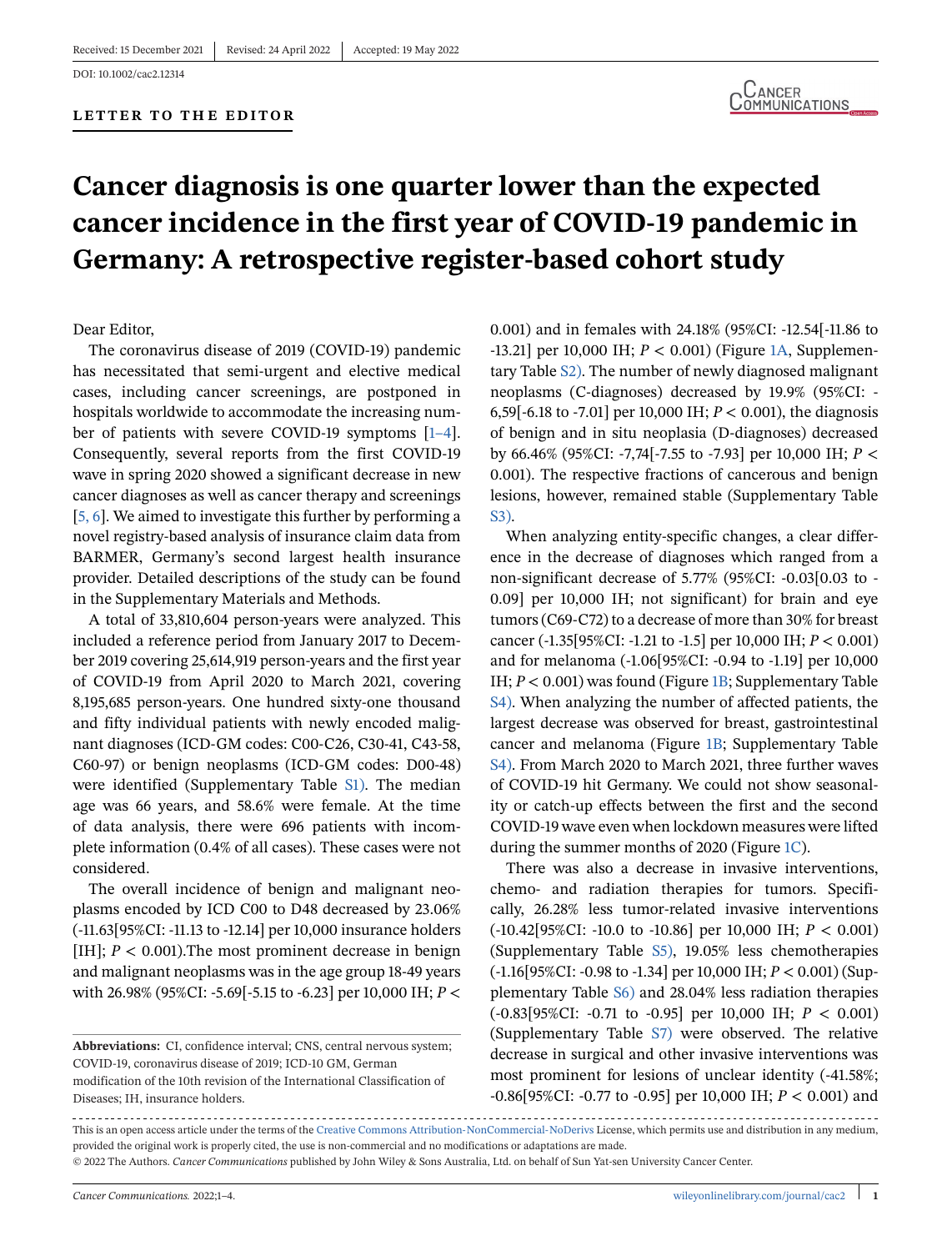<span id="page-1-0"></span>

**FIGURE 1** Relative and absolute changes in cancer incidence in the first year of COVID-19. (A) according to age and gender; (B) according to cancer location; (C) relative changes per month; (D) relative and absolute change of incidence of benign, pre-malignant and malignant lesions according to organ screening program.Abbreviations: IH – Insurance holders; MN – malignant neoplasm; CNS – central nervous system

benign neoplasms (-35.09%; -3.35[95%CI: -3.14 to -3.56] per 10,000 IH; *P* < 0.001) followed by melanoma resection (-34%; -1.06[95%CI: -0.94 to -1.18]; *P* < 0.001) and breast cancer resections (-31.97%; -1.32 [95%CI: -1.18 to -1.46] per 10,000 IH; *P* < 0.001) (Supplementary Table S5). Regarding chemotherapies and immunotherapies, we observed the strongest relative decrease by 60.14% (-0.34[95%CI:

-0.29 to -0.38] per 10,000 IH; *P* < 0.001) in patients with an ICD-GM code for metastatic disease with an unknown primary tumor. Chemotherapy for breast cancer (-37.25%; -0.11[95%CI: -0.08 to -0.15] per 10,000 IH; *P* < 0.001) and cancer of the gastrointestinal-tract (- 13.45%; -0.16[95%CI: -0.08 to -0.24] per 10,000 IH; *P* <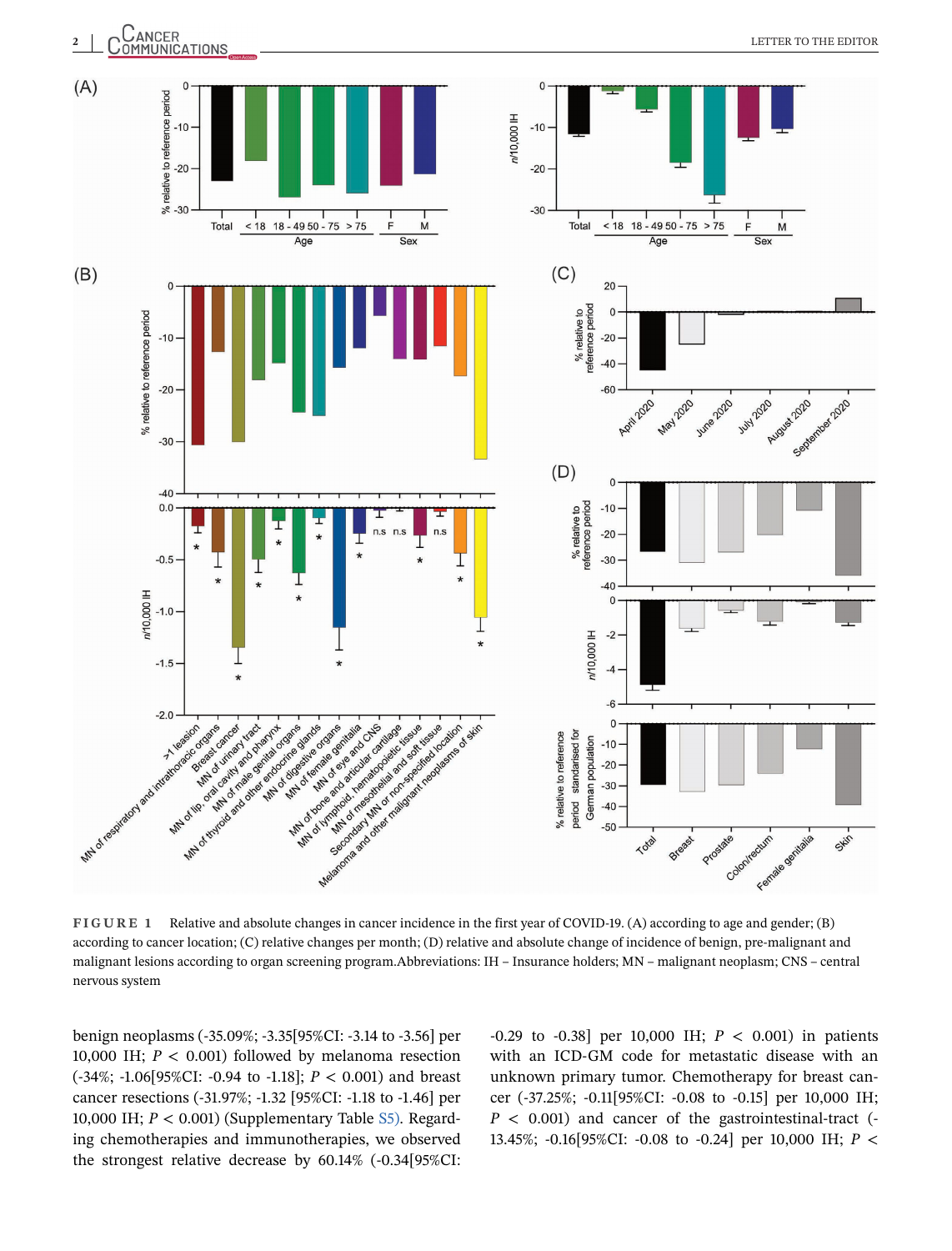0.001) were also substantially reduced (Supplementary Table S6).

In Germany, five routine cancer-screening programs were available (breast, melanoma, colorectal, cervical and prostate cancer, Supplementary Table S8) in which benign, pre-neoplastic and neoplastic lesions of the screened organs are detected. A 26.83% (-4.90[95%CI: -4.6 to -5.2] per 10,000 IH; *P* < 0.001) decrease for all newly diagnosed malignant, benign, or precancerous lesions usually detected by these screening programs was observed. The detection of skin lesions decreased by 36.01% (-1.31[95%CI: -1.18 to -1.44] per 10,000 IH; *P* < 0.001), followed by breast cancer/adenoma detection with a 31.05% decrease (-1.64[95%CI: -1.48 to -1.8] per 10,000 IH;  $P < 0.001$ ) (Figure [1D\)](#page-1-0). Among malignancies, the number of potentially missed or undiagnosed cases was most pronounced for breast cancer patients (-1.35/10,000 IH) and melanoma (-1.06/10,000 IH). Even after age- and sex standardization, we still observed the most striking decrease in incidence in these potentially preventable tumors (-38.4% for melanoma, -33.3% for breast cancer and -30.0% for prostate cancer) (Figure [1D\)](#page-1-0).

While several reports have demonstrated a strong decrease in new cancer diagnoses during the first months of the COVID-19 pandemic (March-June 2020), to our knowledge, there currently exist no large-scale followup studies available. The present study is the first large register-based cohort study addressing this issue in Germany which includes not only inpatients but also outpatients data.

We found that cancers that typically manifest with severe symptoms, such as brain tumors, had only a slight and non-significant decrease in incidence. In contrast, more common cancer types mainly diagnosed by screening programs such as melanoma, breast cancer, prostate cancer (the latter being the most frequent cancers in women and men respectively in Germany) and colorectal cancers, which is the second most frequent type of cancer, showed decreased in incidence. The temporary stop of the respective screening programs can partially explain this effect. However, the observed decrease in colorectal cancers was greater than the numbers usually diagnosed by screening colonoscopies. This may be due to patients avoiding medical consultation for symptoms perceived as less severe during the COVID-19 pandemic. This hypothesis is further corroborated by the sharp decrease in cancer diagnoses in people aged >75 years who are no longer the main target of screening programs. For other cancers, such as gastric cancer, avoidance of potential aerosol-producing procedures like gastroscopies may explain why their incidence decreased.

Our findings align with a recent study from England showing that a 3- or 6-month delay in oncological surgeries decreases the 5-year survival rate by up to 35% for certain cancers [\[7\]](#page-3-0). In combination, these data suggest that there could be a secondary increase in cancer mortality to COVID-19 becoming evident in several years. A French study further showed worse survival rates of patients with metastatic colon cancer diagnosed during the first lockdown, presumably due to a higher tumor burden [\[8\]](#page-3-0). On the other hand, two recent database analyses for breast and prostate cancer could not confirm the reduced prognosis for delayed treatment in early-stage cancer [\[9,](#page-3-0) [10\]](#page-3-0). Both studies, however, analyzed data from patients who were already diagnosed and may thus not be directly comparable.

This study had several limitations. The BARMER statutory health insurance includes approximately 10% of the German population. There may, however, have been a selection bias as socio-economic factors may have influenced insurance status. Further, the available data does not include the cancer stage at the time of diagnosis. In addition to the overall decrease in cases, the tumor stage at the time of diagnosis could potentially also be more advanced. Lastly, due to our study's retrospective nature, no direct causal inference between the COVID-19 pandemic and the decrease in newly diagnosed cancerous and precancerous lesions could be made.

In conclusion, besides the direct impact of COVID 19 on health, there seems to be major collateral damage associated with the under-diagnosis of other medical conditions. The incidence of cancerous and precancerous lesions is 23.3% lower than expected. This mainly affects precancerous lesions and cancer types with an overall good prognosis if diagnosed early and for which screening programs have been implemented.

### **DECLARATIONS**

### **FUNDING**

This publication was funded by the "Open Access" program of the DFG. The funder had no role in study design, data collection and analysis, decision to publish, or manuscript preparation. This publication was supported by the Open Access Publication Fund of the University of Wuerzburg.

### **CONFLICT OF INTEREST**

All Authors declare that he/she has no conflict of interest.

## **ETH ICAL APPROVAL**

Not applicable